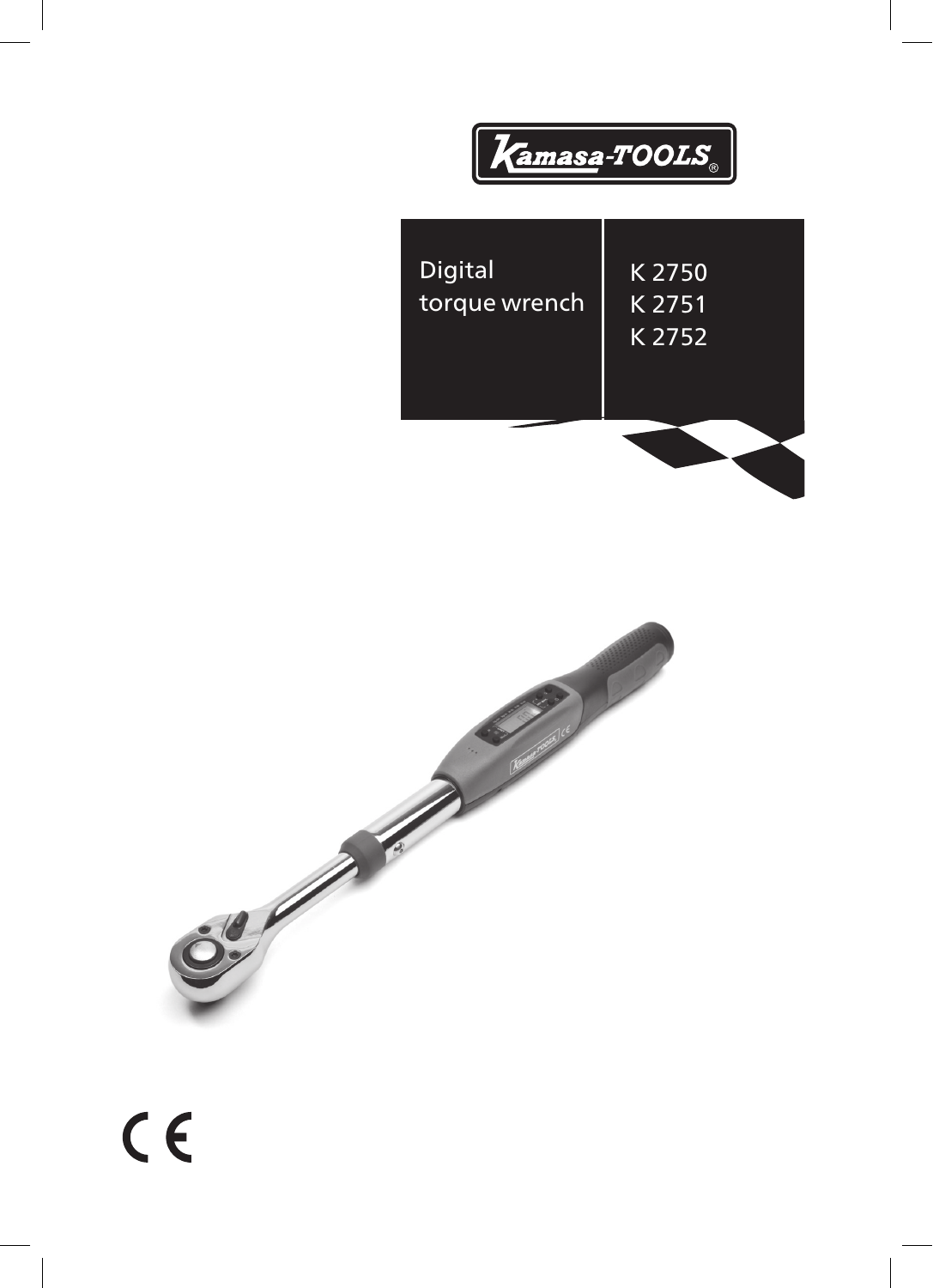Thank you for purchasing this Kamasa Tools Digital Torque Wrench. We strongly advise you to spare a few minutes to read this manual carefully before you start using the tool.

## CONTENT

Safety and precaution Product specification Componets and features Operation instructions Parts list

# SAFETY AND PRECAUTION

- 1 Store in a clean, dry place.
- 2 Use a soft, dry, clean cloth to clean the wrench and LCD panel.
- 3 Never submerge the wrench in water or any other liquid.
- 4 Never clean the wrench with organic solvent.
- 5 Use the wrench only for the intended use described in this manual.
- 6 Do not exceed the permitted torque value for the wrench.
- 7 Do not use the wrench if it is not working properly, or if it has suffered any damage.
- 8 Do not disassemble the wrench.
- 9 Do not expose the wrench to extreme temperature, humidity direct sunlight or shock violently.
- 10 Do not shake or shock.
- 11 We recommend "Annual calibration" to maintain product´s accuracy.
- 12 Always follow instructions provided by the vehicle/machine manufacturer.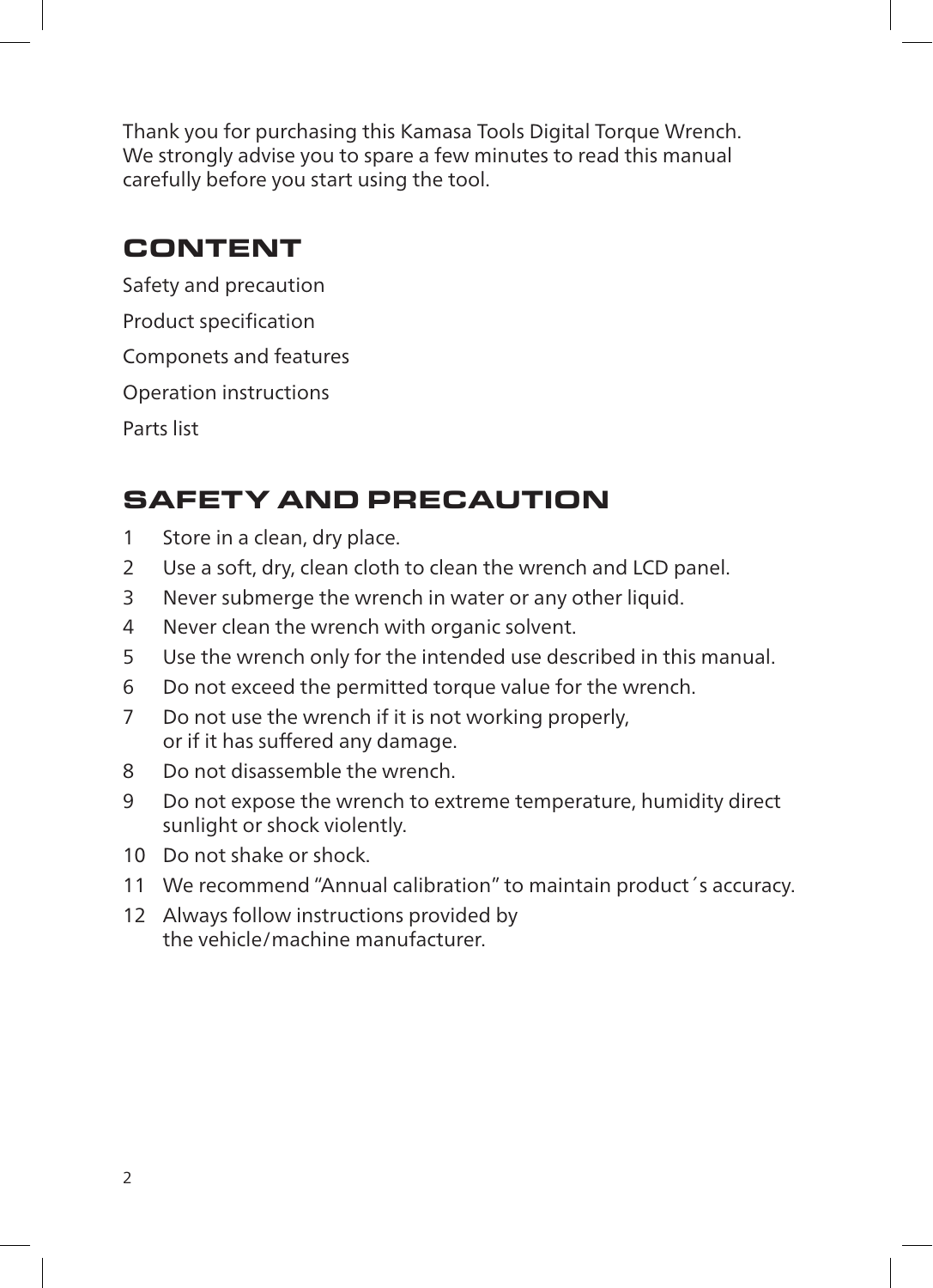## PRODUCT SPECIFICATION

|                               | K 2750                                                       | K 2751     | K 2752                                |
|-------------------------------|--------------------------------------------------------------|------------|---------------------------------------|
| Accuracy                      | $\pm 2\%$                                                    |            |                                       |
| Memory                        | 50                                                           |            |                                       |
| Display resolution            | 0.1                                                          |            |                                       |
| Display range                 | 27-135 N-m<br>$(19.9 - 99.6$ lb-ft)                          |            | 40-200 N-m<br>$(29.5 - 147.5)$ lb-ft) |
| <b>Drive</b>                  | 3/8 inches                                                   | 1/2 inches |                                       |
| Operation mode                | Peak/Track                                                   |            |                                       |
| Unit selection                | kg-cm, kg-m, lb-in, lb-ft, N-m                               |            |                                       |
| Length                        | 480 mm                                                       |            | 530 mm                                |
| Weight                        | 1.6 <sub>kq</sub>                                            |            | 1.7 <sub>kq</sub>                     |
| Gear teeth                    | 36                                                           |            |                                       |
| Key                           | 6                                                            |            |                                       |
| Battery                       | A A x 2                                                      |            |                                       |
| Battery life                  | 110 hrs (continuous operation)                               |            |                                       |
| Operating ambient temperature | $-10^{\circ}-60^{\circ}$ C (13.9 $^{\circ}-139.9^{\circ}$ F) |            |                                       |
| Storage temperature           | -20°-70°C (-4°-157.9°F)                                      |            |                                       |
| Operating relative humidity   | 15 to 90% noncondensing                                      |            |                                       |
| Auto shut off                 | 80 seconds (if do not use wrench)                            |            |                                       |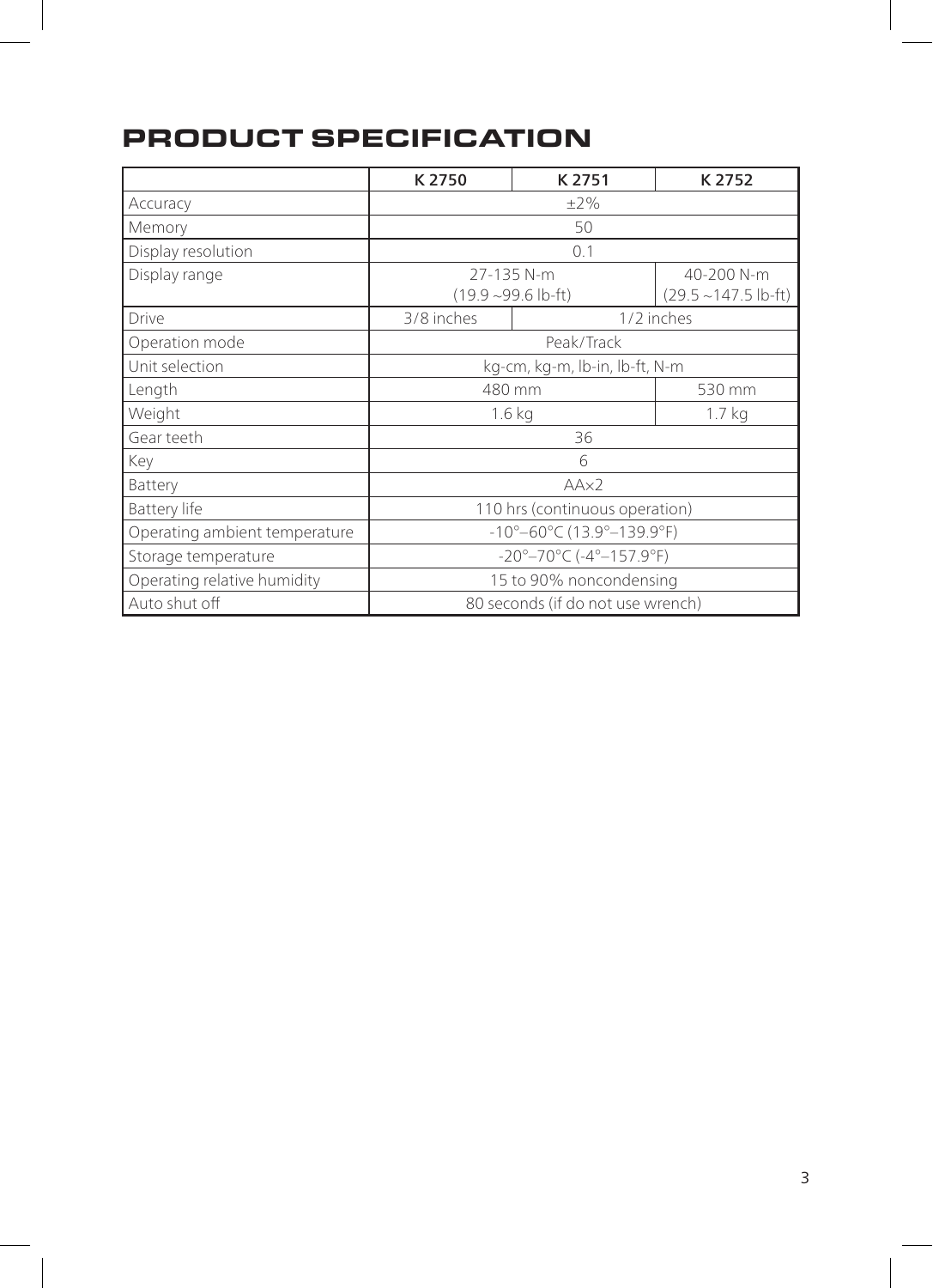## COMPONENTS AND FEATURES



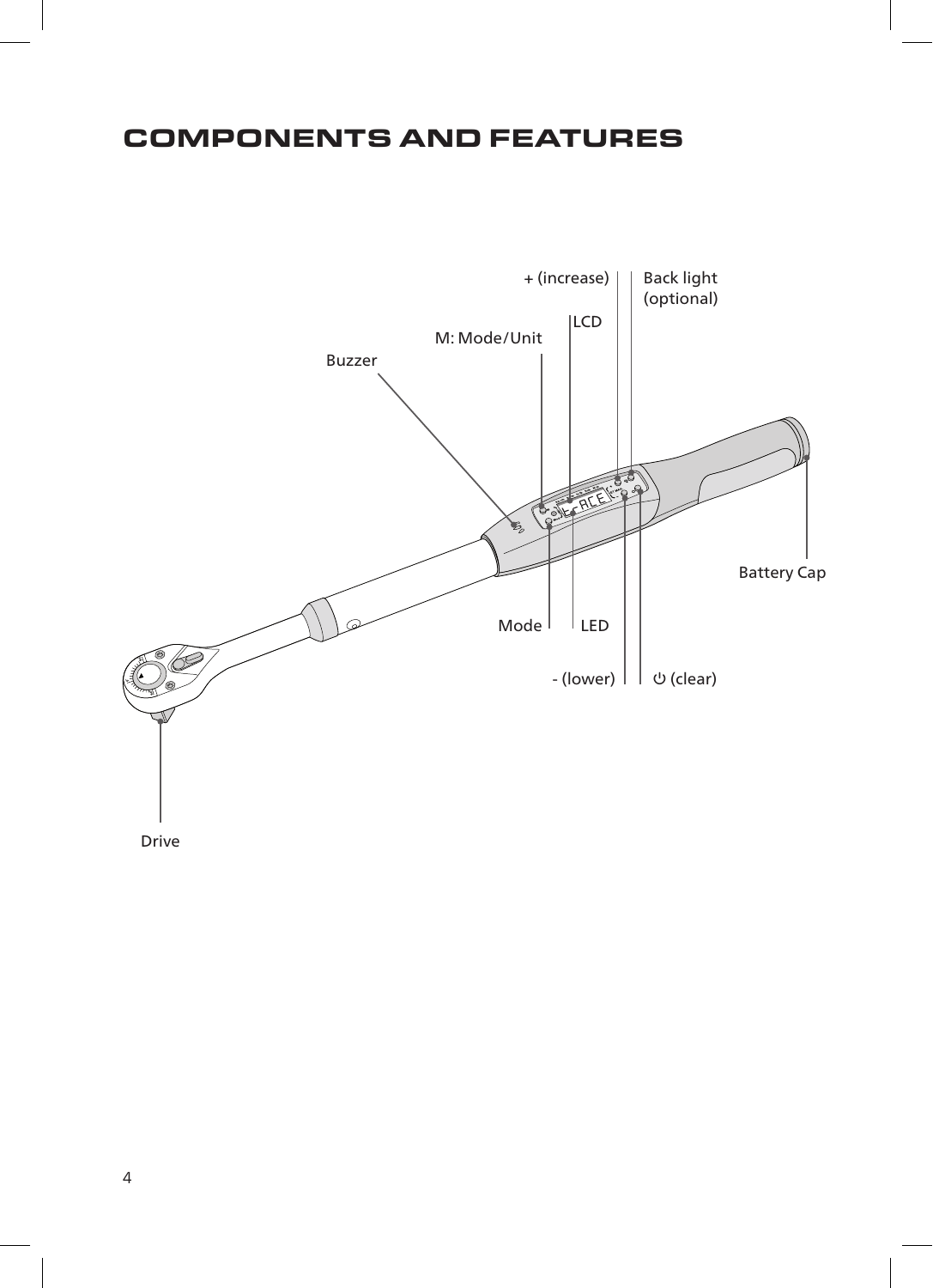# OPERATION INSTRUCTIONS

Do not press M and  $\theta$  button at the same time, the system will enter calibration mode.

#### BATTERY INSTALLATION AND REPLACEMENT

- 1 AA×2pcs
- 2 Keep the end tread clean and dry for good contact
- 3 Open the battery cap
- 4 Remove old batteries
- 5 Install 2×AA batteries in the handle (with the "+" mark facing upwards)
- 6 Screw the battery cap back in place

Note: When batteries are low, an  $\sum$  icon will light. Remove the batteries if stored for a long time. Battery life depends on battery quality and the amount of the lights and buzzer are used. Typical life is up to 110 hours.







#### START UP

- 1 Press  $\psi$  (5) button to turn the wrench on. The LCD display shows (tr ACE) as illustrated in picture above.
- 2 After 2 seconds the LCD display will show 00.0
- 3 Turn the wrench to the desired torque shown on the display

Note: If you do not use the wrench for 80 seconds, the wrench will automatically shut off.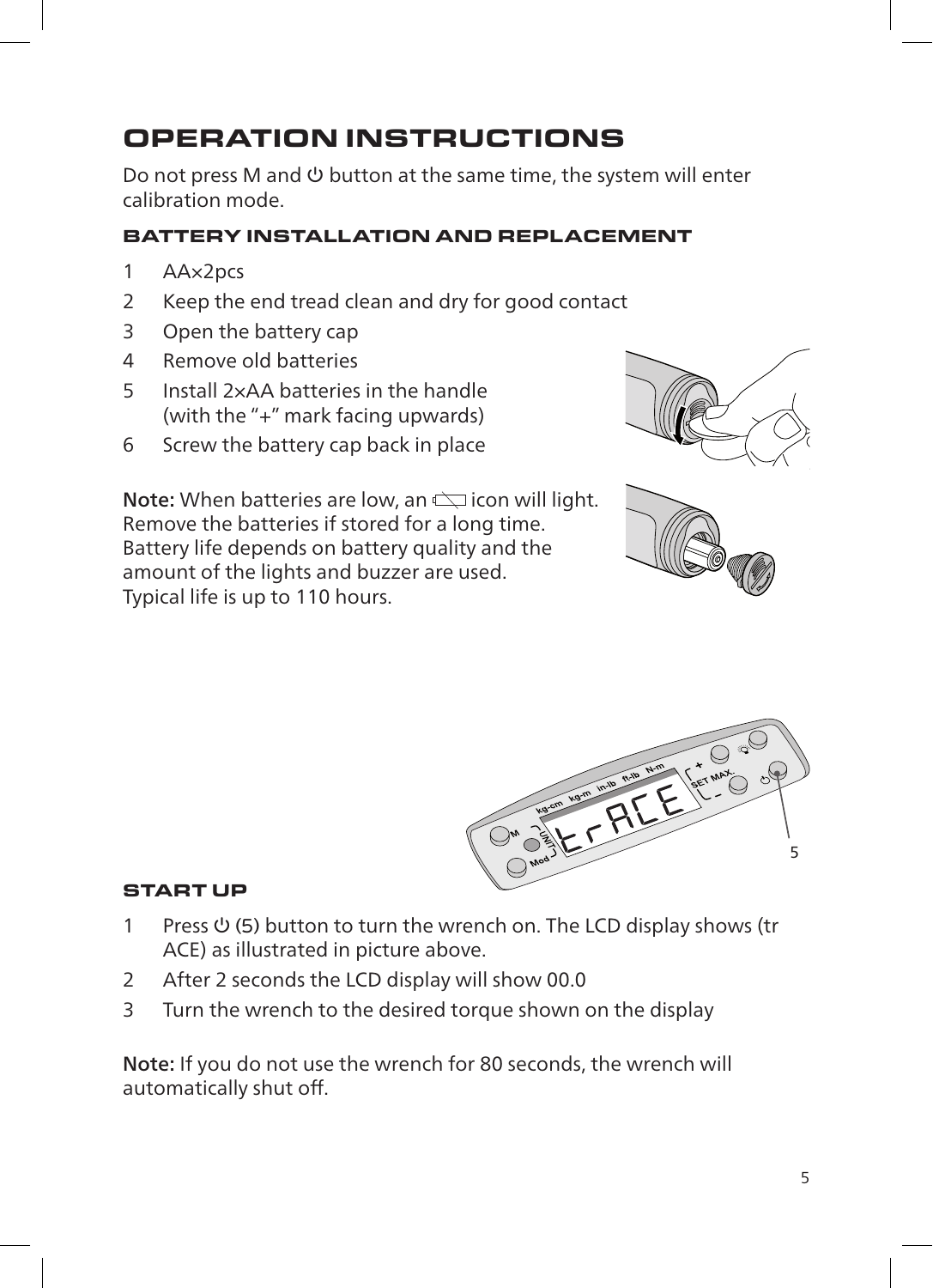#### SELECTION OF TORQUE UNIT ON THE DISPLAY

- 1 This electronic torque wrench contains 5 unit selections (kg-cm, kg-m, lb-in, lb-ft, N-m).
- 2 Press "M" (2) and "Mod" (1) buttons at the same time and release to select different torque units. Repeat to move the indicator on the display to the preferred unit.



Note: When you change units the target setting will also be changed to the new unit value.

#### HOW TO SELECT TARGET TORQUE VALUE

#### Increase (+)

- 1 Press and hold the (+) button (4) to increase the current target value.
- 2 The target will show for 10 seconds.
- 3 After 10 seconds the LCD display shows 0.0.

# 4  $\sum_{n=1}^{\infty} \frac{1}{n^2} \sum_{k=1}^{\infty} \frac{1}{k^2} \sum_{k=1}^{\infty} \frac{1}{k^2} \sum_{k=1}^{\infty} \frac{1}{k^2} \sum_{k=1}^{\infty} \frac{1}{k^2} \sum_{k=1}^{\infty} \frac{1}{k^2} \sum_{k=1}^{\infty} \frac{1}{k^2} \sum_{k=1}^{\infty} \frac{1}{k^2} \sum_{k=1}^{\infty} \frac{1}{k^2} \sum_{k=1}^{\infty} \frac{1}{k^2} \sum_{k=1}^{\in$ 3

#### Lower (-)

- 1 Press and hold the (-) button (3) to decrease the current target value.
- 2 The target will show for 10 seconds.
- 3 After 10 seconds the LCD display shows 0.0.

#### HOW TO REACH TARGET TORQUE VALUE

- 1 Start pulling the handle in a smooth and slow motion.
- 2 When you are approaching 20% before the target you will see a flash of red light and hear an intermittent buzz warning you that you are approaching the torque value.
- 3 When target value is reached, you will see red light and hear a buzz. Stop pulling.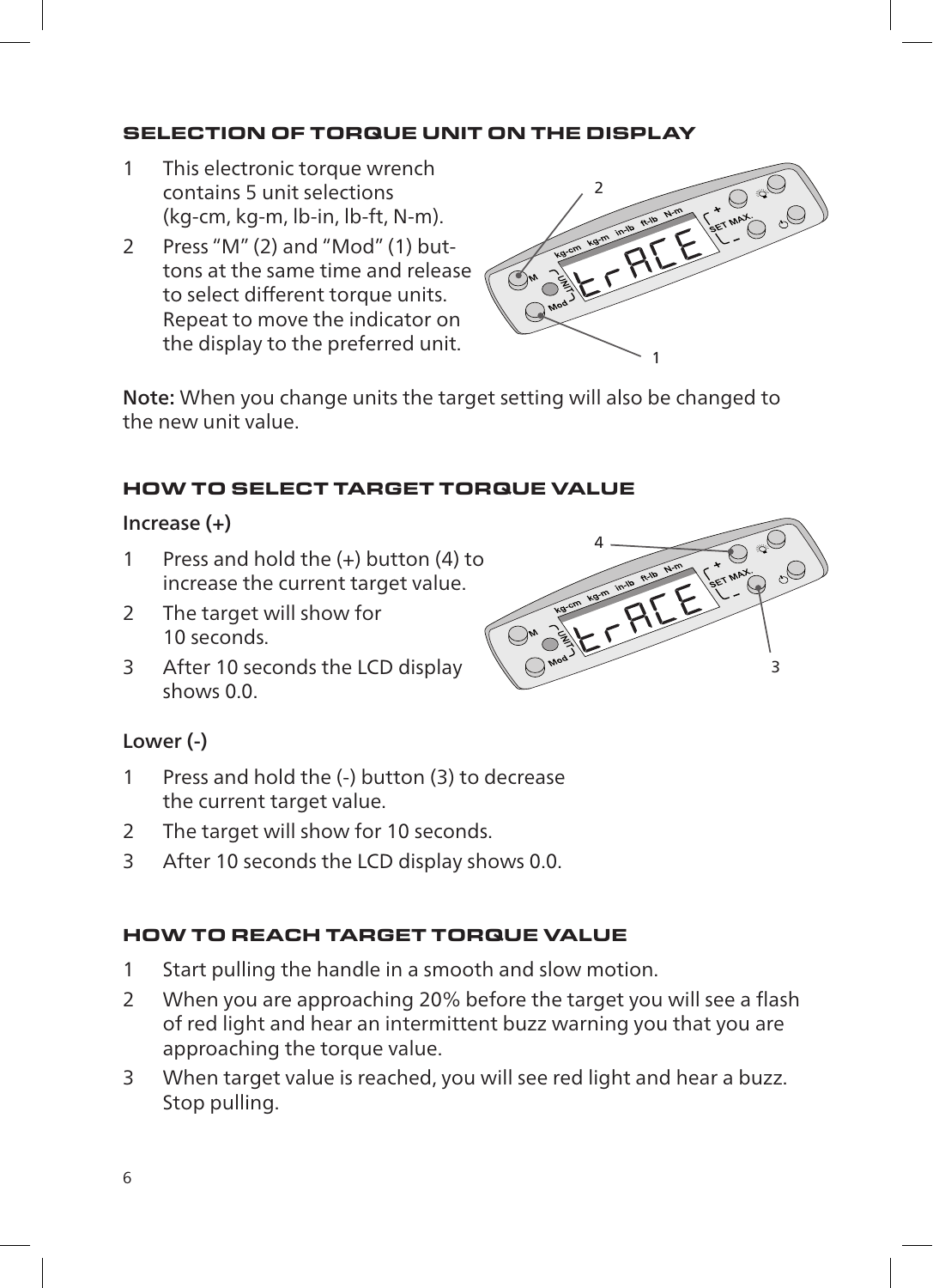#### HOW TO SET PEAK OR TRACK

#### Peak:

- 1 Press and release "Mod" button (1) when the wrench is on.
- 2 The LCD panel shows (PtoP).
- 3 The LCD panel shows 0.0 after 2 seconds.



#### Track:

- 1 Press and release "Mod" button (1) when the wrench is on.
- 2 The LCD panel shows (trACE) as illustrated in picture above.
- 3 The LCD panel shows 0.0 after 2 seconds.

#### LCD BACKLIGHT

- 1 On: Press and release the  $\ddot{\Phi}$  button (6).
- 2 Off: Press and release the  $\ddot{\ddot{\alpha}}$  button one more time.

#### **MEMORY**

- 1 To display the stored readings, turn on the torque wrench  $(\cup)$
- 2 Press "M" button (1) at least 1 second and release.
- 3 The display show the memory number "P01" then the torque value.
- 4 Press "M" button once more, "P02" and next torque value is shown.
- 5 "P01" is the latest reading, "P50" is the oldest.

#### TURN OFF

- 1 If you do not use the wrench for 80 seconds the wrench will automatically shut off.
- 2 To manually turn off the wrench press and release the  $\theta$  button.